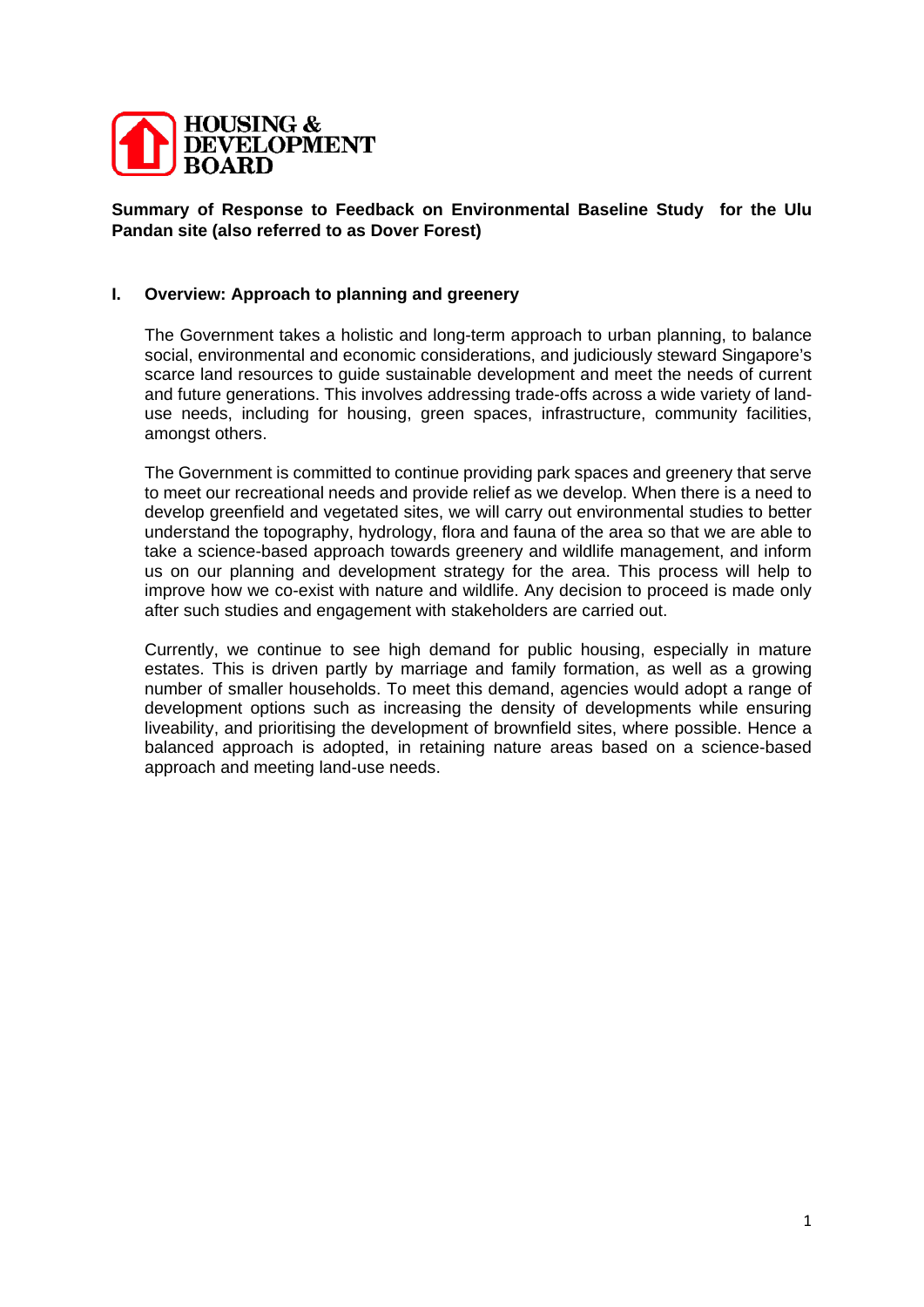## **II. Site context & milestones**

The Ulu Pandan site, known to the public as 'Dover Forest', is about 33 hectares and has been zoned 'Residential (Subject to Detailed Planning)' since the Master Plan 2003 (see Figure 1).



**Figure 1: Zoning of the Ulu Pandan site (Dover Forest) According to Master Plan 2019**

In 2017, HDB engaged an external consultant to conduct an Environmental Baseline Study (EBS) (for more details, please see the full report [here\)](https://www.hdb.gov.sg/-/media/doc/BIG/ulu-pandan-estate.pdf). The purpose was to better understand the existing topography, hydrology, flora and fauna, to guide HDB's development plans in a way that would mitigate the potential environmental impact.

The key EBS findings are summarised below:

i. The western side of Ulu Pandan is richer in biodiversity. It has more large trees of significance and threatened flora species, and are likely native to Singapore. 3 clusters or 27 large trees of significance (e.g. *Ficus virens*) were identified, mostly within the western part of the site (see Figure 2 in the next page).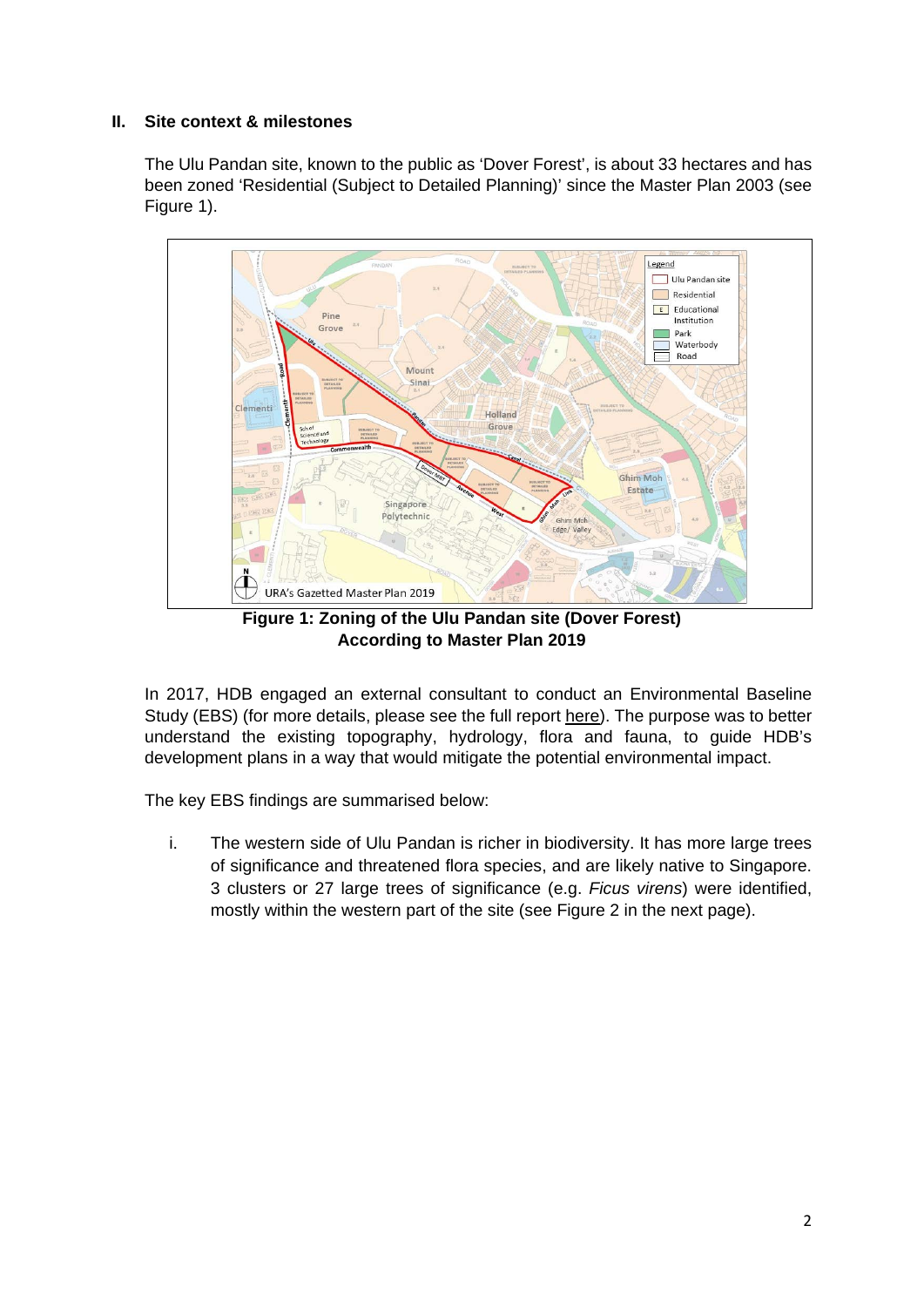

**Figure 2. Flora Condition**

- ii. The site serves as a stepping stone for wildlife movement to other green spaces; [1](#page-2-0)58 species of fauna were recorded in the site, 18 of which<sup>1</sup> are considered locally near threatened or threatened;
- iii. The general bank characteristics for the 4 earth streams, concrete stormwater drain and Ulu Pandan Canal vary from hard-edged concrete to natural banks, with varying vegetation. In particular, one of the streams (i.e. Stream 1) at the eastern half of the site has natural bank features consisting of secondary forest and swamp vegetation which makes it a suitable habitat for some aquatic species (see Figure 3 in the next page).

<span id="page-2-0"></span><sup>&</sup>lt;sup>1</sup> Out of the 18 recorded species which are considered locally near threatened or threatened, 7 of these species are Critically Endangered (i.e. Glossy Swiftlet), Endangered (i.e. Changeable Hawk-Eagle, Blue-crowned Hanging Parrot, Violet Cuckoo, Oriental Magpie-Robin, Asian Softshell Turtle) and Vulnerable (i.e. Grey Heron). Figure 3 provides the location of these species except for the Changeable Hawk-Eagle, Blue-crowned Hanging Parrot and the Violet Cuckoo which were flying over at different points throughout the area during the study period.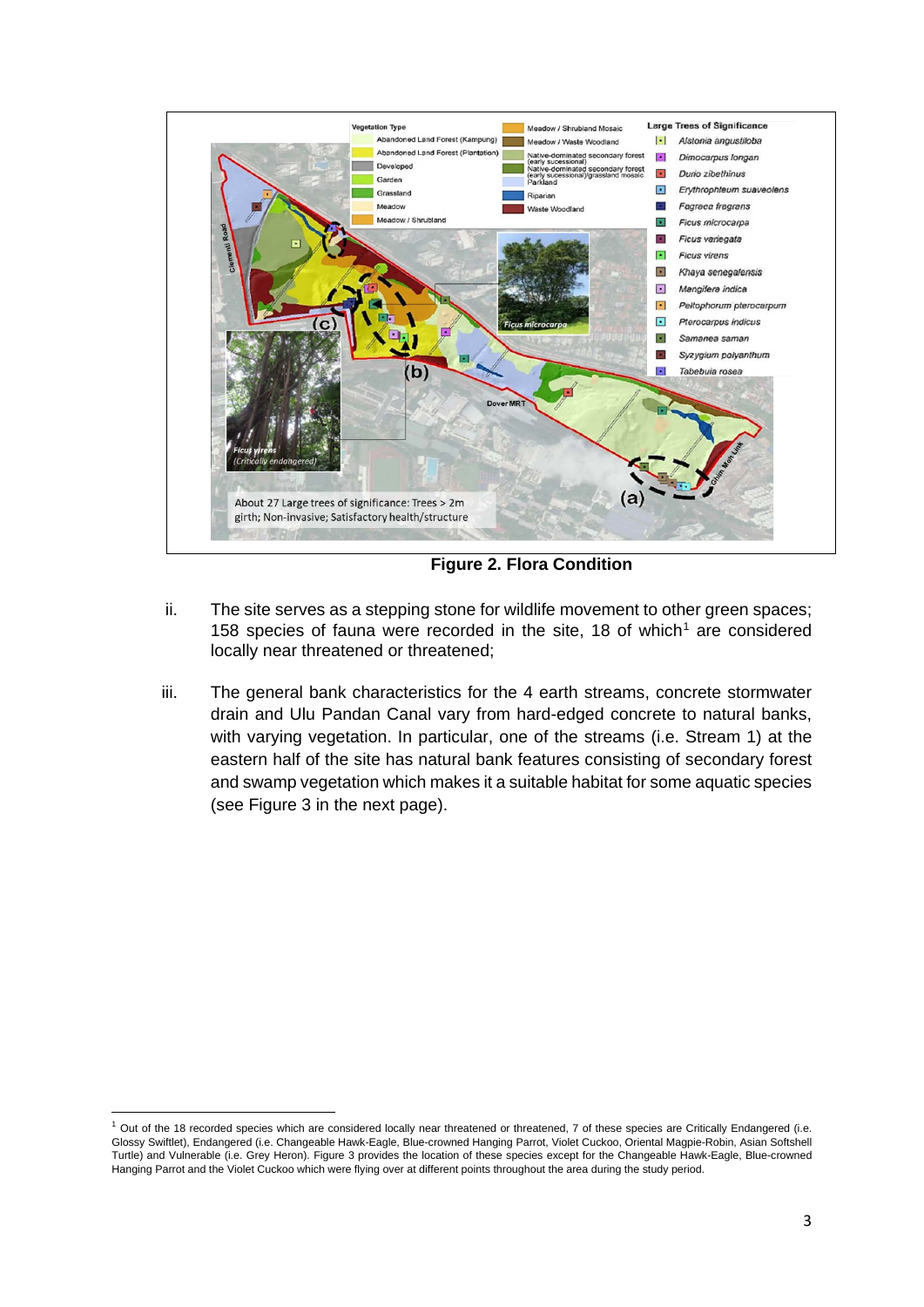

**Figure 3. Fauna & Hydrology Condition**

# **III. Engagement with stakeholders**

Together with NParks and URA, HDB carried out several engagements with stakeholders representing various interests, including Grassroots Adviser and Nature Groups. These sessions provided opportunities for the various parties to come together to share their perspectives and reach a common understanding on Singapore's land-use needs and challenges, and to co-create solutions to address the various concerns.

The EBS report was also published online for public feedback from 20 Dec 2020 to 16 Jan 2021. Due to keen public interest, HDB extended the public feedback period by another 4 weeks, from 1 Feb to 1 Mar 2021. In total, we received around 1,800 responses via HDB's feedback channels.

### **IV. Feedback received**

We value the feedback from our partners and members of the public and have considered every suggestion that has been submitted. Many have voiced support for preserving at least some parts of the 'Dover Forest'; some have asked us to conduct in-depth environmental impact assessments and intensify development on brownfield sites or consider alternative sites for housing; others expressed their support for development of new housing in the area for young couples to meet continued demand, and hoped to see a balance of housing and greenery in the area.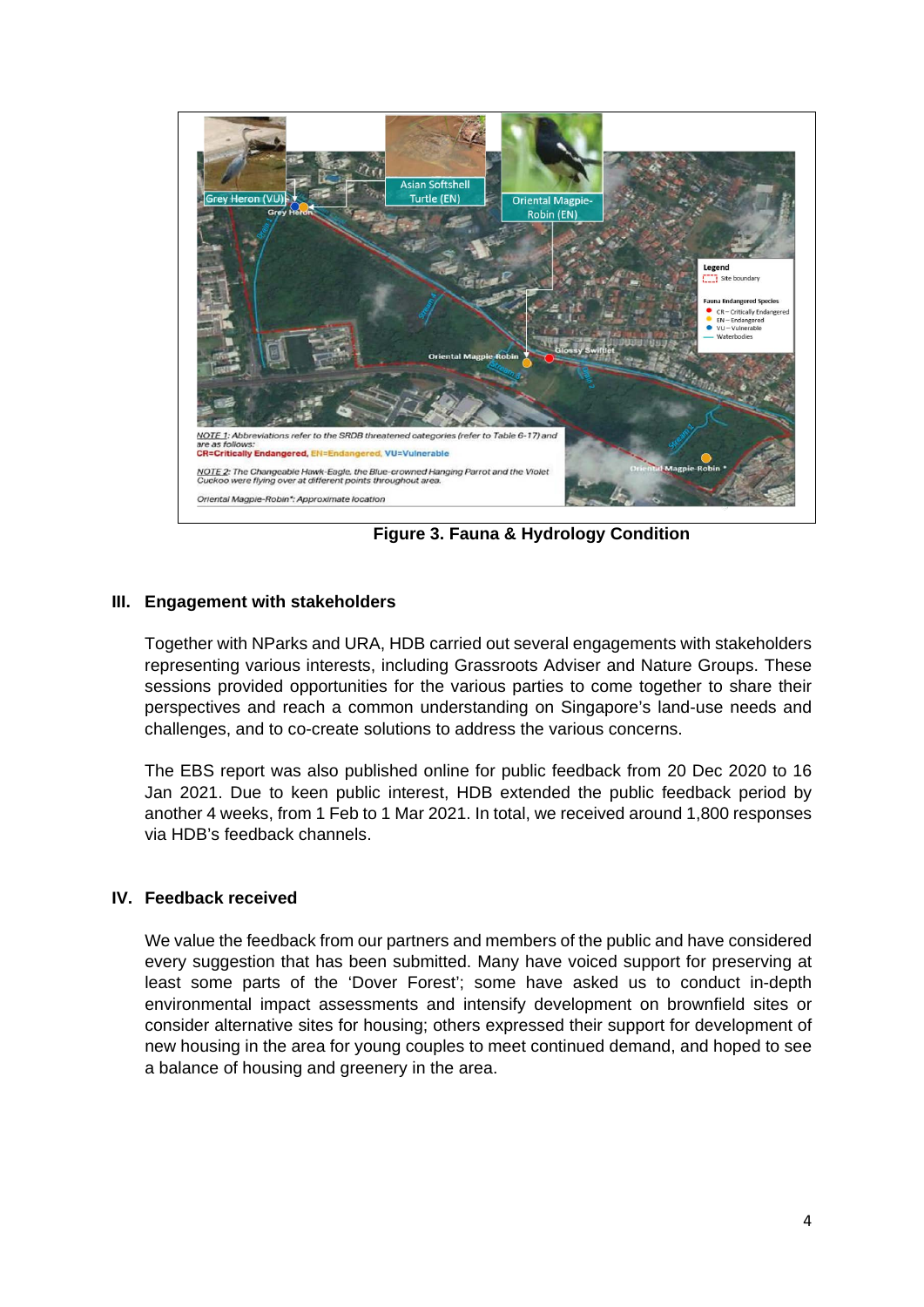We also received several detailed land-use proposals from members of public as well as the nature community. The suggestions include:

- Retaining important biodiversity, such as large trees of significance at the western side of Dover Forest, as well as the existing stream at the eastern side;
- Reducing the area used for housing and increasing the area for parks;
- Introducing landscaping and recreational facilities along Ulu Pandan Canal;
- Naturalising the Ulu Pandan Canal; and
- Providing a green corridor next to the canal to maintain ecological connectivity.

### **V. Responses to feedback**

We have always been mindful of the need to develop housing areas sensitively, to mitigate potential environmental impact. Taking into consideration the EBS findings and all the feedback we have received, we have further refined our urban planning and design strategies for the Ulu Pandan site.

We have looked into the public's suggestions to develop alternative brownfield land parcels in the vicinity of the Ulu Pandan site. Some land parcels are already planned and staged for housing in the near-term, while others are either unavailable as they have existing uses or have already been safeguarded for other uses, including housing. One example is the vacant plot of land along Ghim Moh Road, which previously housed HDB blocks that have since been relocated under the Selective En bloc Redevelopment Scheme (SERS). This site is already planned for public housing development in 2022. Additionally, there were requests to redevelop and intensify the nearby existing HDB flats in Ghim Moh through SERS. However, SERS is implemented on a highly selective basis, and not all precincts will be feasible for SERS[2](#page-4-0). Furthermore, any land freed up from redevelopment through SERS will only be available in the longer term, and will not be available to meet immediate-term housing needs. Thus, after exhausting all the available options and taking into account the available sites for residential use, agencies have assessed that there is still a need to launch housing in part of the Ulu Pandan site to meet the population's housing needs in the immediate term.

NParks' Ecological Profiling Exercise (EPE) showed that an ecological connection could be established in the Clementi-Ulu Pandan area to balance the connectivity from Clementi Forest to the Southern Ridges, through Ulu Pandan. Hence, in consideration of the EBS and EPE findings, as well as feedback from the Nature Groups and public, a sizeable nature park will be safeguarded in the western part of Ulu Pandan that will serve as a stepping stone for ecological connectivity. The optimal size and boundary of this nature park will be subject to study. The western part of the Ulu Pandan site (after Dover MRT station to Clementi Road) will be left undeveloped in the medium term and the plans for this parcel will be reviewed again in about 10 years' time . Meanwhile, agencies will work with the community to carry out forest restoration and habitat enhancement works, to strengthen the area's ecological resilience.

<span id="page-4-0"></span><sup>&</sup>lt;sup>2</sup> The identification of suitable precincts for SERS involves a thorough evaluation of its feasibility and consideration of various factors on a site-bysite basis, such as the redevelopment potential and the availability of land for rehousing.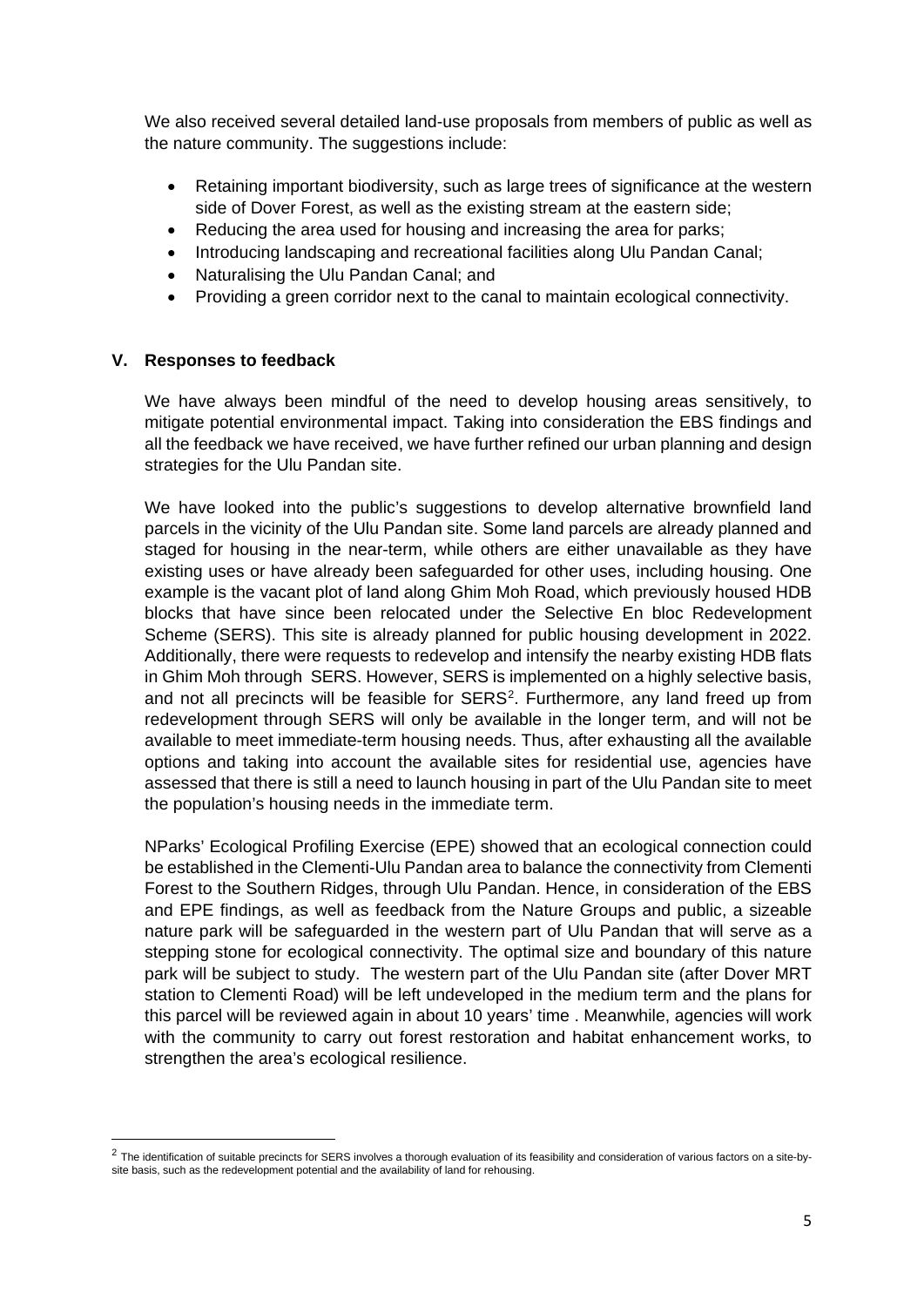To meet the current strong demand for public housing, the eastern half of the Ulu Pandan site (from Ghim Moh Link to Dover MRT station) will be developed in the immediate-term (see Figure 4). The demand for new HDB flats has increased in recent years, with the overall number of applications received per BTO flat increasing from 2.3 in 2017 to 5.8 in 2020, and even higher in mature estates, from 2.8 times in 2017 to 6.7 times in 2020. The site on the eastern half will provide housing to meet the strong demand for BTO flats in the immediate term, especially in mature estates like Queenstown where there has not been a BTO launch for the past eight years. This will also give families who are looking for a HDB flat more options to live near their parents/parents-in-law in the area (e.g. Ghim Moh/Ulu Pandan/Farrer) for better mutual care and support.



**Figure 4: Conceptual Plan for the Ulu Pandan site**

In addition to the nature park, we are proposing to set aside approximately 5 hectares of greenery on the eastern side of the Ulu Pandan site and along the canal for park and recreational use. This would be a 5-fold increase from the 0.9 hectares gazetted in URA's Master Plan 2019. HDB has adopted several key ideas in essence, and the measures include:

- **A) Green corridor along Ulu Pandan Canal comprising a linear park (varying width of up to about 22 metres wide), landscaped precinct green space within the public housing parcels and landscaped portion of the Ulu Pandan Canal:** This will facilitate wildlife movement along Sungei Ulu Pandan, while also providing space for recreational and leisure activities along the canal.
- **B) Enhanced ecological connectivity at western part of the site**: There will be a sizeable nature park safeguarded within the western part of the Ulu Pandan site (after Dover MRT to Clementi Road), which is richer in biodiversity than the east.
- **C) Transformation of Ulu Pandan Canal:** Ulu Pandan Canal will be upgraded to enhance flood protection, and there are plans to introduce Active, Beautiful, Clean